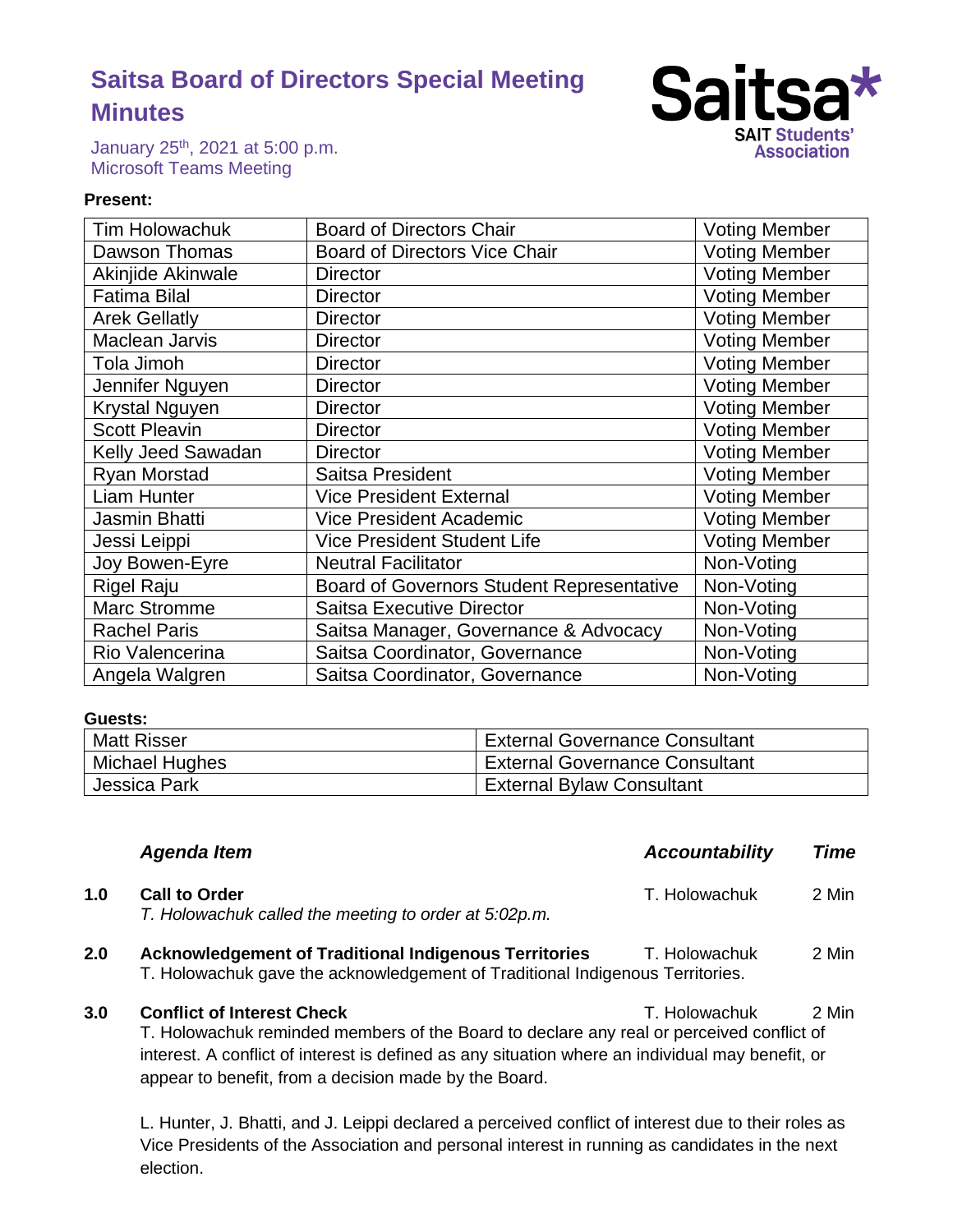# **Motion:** To approve the presented agenda.

T. Holowachuk declared a perceived conflict of interest due to personal interest in running as a candidate in the next election.

**5.0 Business Items**

**5.1 Saitsa Governance Review, Bylaws** 150 Min

# **Motion:**

**WHEREAS** on Jan. 4, 2021 the Board tasked the Executive Director with the preparation of Bylaws for presentation at the 2021 Annual General Meeting; and

**WHEREAS** the Board has reviewed the proposed Bylaws at the January 18th meeting and January 28th, 2021 meetings;

**BE IT RESOLVED** the Board of Directors endorses the presentation of the new Saitsa Bylaws at the 2021 Annual General

> **T. Holowachuk/T. Jimoh Motion tabled**

**Subsidiary Motion:**

To table the motion.

**R. Morstad/L. Hunter**  $5 - 1 - 9$ **Motion carried**

*The Chair did not accept the motion to table due to a point of order; the motion to table was ruled as dilatory by the Chair.* 

**Privileged Motion:**

To appeal the Chair's decision.

**R. Morstad/J. Leippi. 6-1-8 Motion carried**

*The main motion was tabled.*

**Motion: WHEREAS** The Board of Directors has not accepted recommendation 6.16 in

# **Saitsa Board of Directors Special Meeting Minutes**

January 25th, 2021 at 5:00 p.m. Microsoft Teams Meeting

**4.0 Approval of Agenda** T. Holowachuk 2 Min

**T. Holowachuk/T. Jimoh**  $14 - 0 - 1$ **Motion carried**

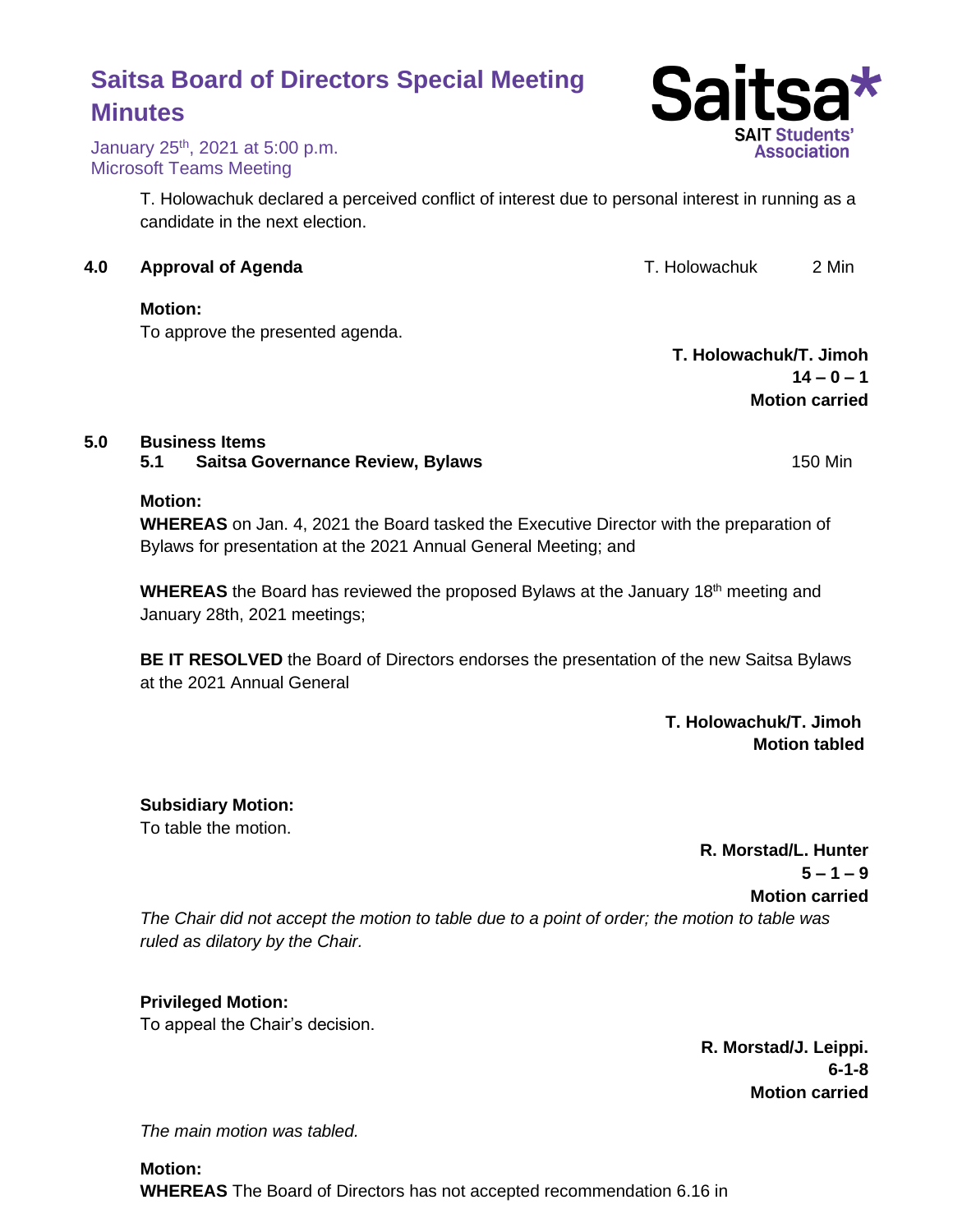# **Saitsa Board of Directors Special Meeting Minutes**



January 25th, 2021 at 5:00 p.m. Microsoft Teams Meeting

> the Saitsa Governance Review report prepared by Michael Hughes and Matt Risser

## **BE IT RESOLVED THAT**

- 1. Total Compensation for Directors on the board be no less than \$10 000 per year.
- 2. Total Compensation for the President and Vice President be no less than \$30,000 per year.

**R. Morstad/L. Hunter**  $7 - 2 - 6$ **Motion carried**

**ACTION:** The Governance Committee will be tasked with the preparation of a Board of Directors Compensation Policy to be presented no later than Monday February  $22<sup>nd</sup>$ . The Board discussed the development of these compensation numbers; the numbers in the motion are a threshold – these are minimums.

*The motion was approved.*

### **Main Motion:**

**BE IT RESOLVED** the Board directs Jessica Park to revise the presented Bylaws to include a position of Facilitating Chair.

> **L. Hunter 4 – 11 - 0 Motion failed**

*The Chair did not accept this motion due to the Board's acceptance of the recommendations in the Saitsa Governance Review report during the January 4th Special Meeting of the Board.* 

### **Privileged Motion:**

To appeal the decision of the Chair.

**L. Hunter/M. Jarvis 8 – 7 – 0 Motion carried**

*The main motion failed.*

The Board discussed how Roberts' Rules can be interpreted in context of the recommendations approved on January  $4<sup>th</sup>$ . Some of the Board members would like the opportunity to further discuss those recommendations. The issue of contravening Roberts' Rules was raised.

### **Motion:**

**BE IT RESOLVED** the Board directs Executive Director to revise the presented Bylaws to include a position of Facilitating Chair, who shall facilitate regular meetings of the Board and any meeting of the General Membership. The President shall retain the title of Chair and be